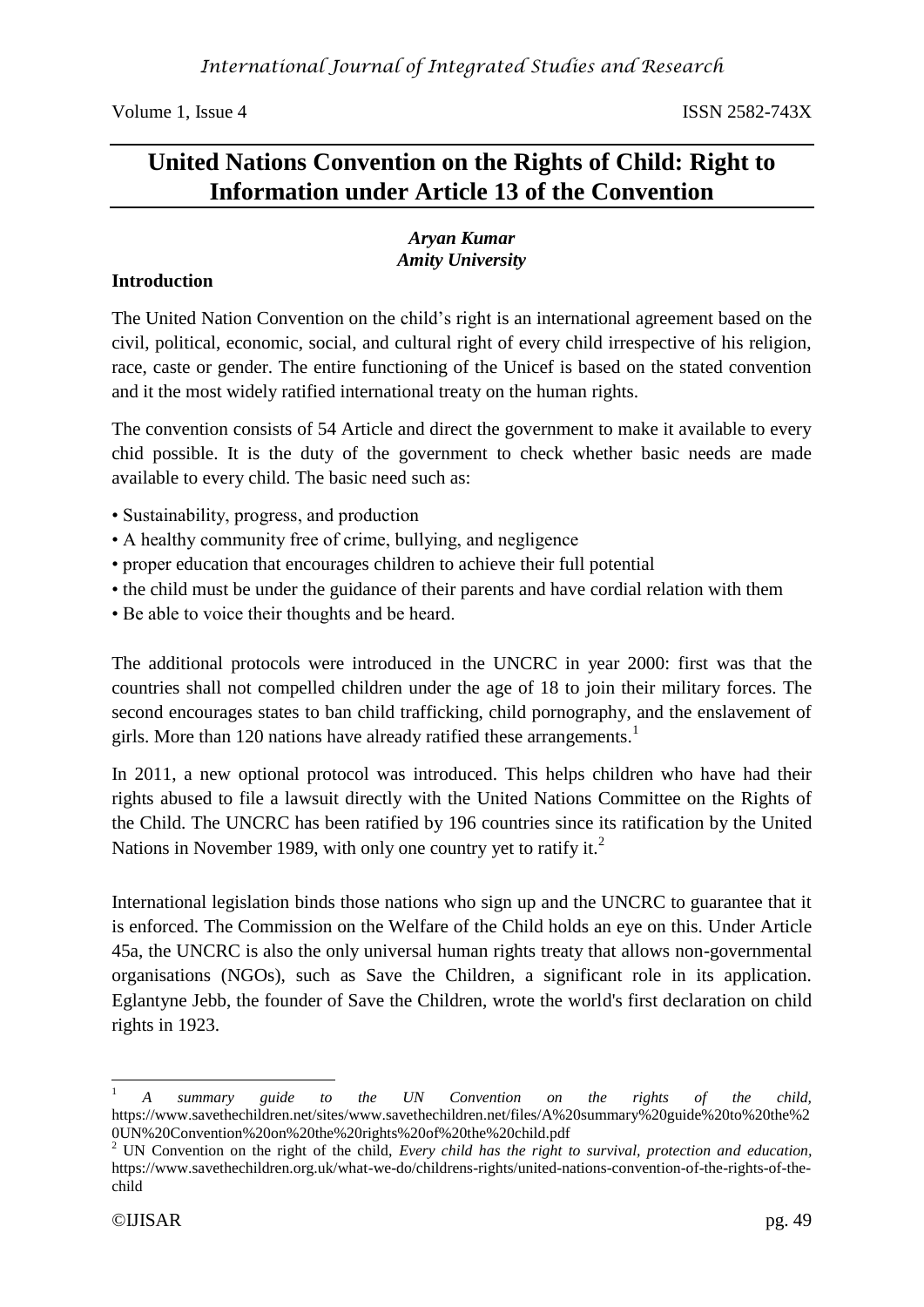Volume 1, Issue 4 ISSN 2582-743X

Information is an important source to seek justice or know individual's rights. The right to information are supposed to be important weapons in the hands of conscientious people in the battle against corruption and the implementation of transparency and accountability.

• To maintain access to information under the supervision of public bodies, it is important to shape, execute, conform, and amend.

- To facilitate transparency
- To inspire elected leaders to be more transparent in their duties.
- To hold corruption at bay
- To ensure that citizens are well-informed
- Democracy necessitates responsibility, which necessitates openness.

Article 13 of the convention states about the freedom to information. Therefore, right to information becomes the important aspect of the considering the children rights under the given convention.

## **ARTICLE 13 OF UNCRC**

*"1. The child shall have the right to freedom of expression; this right shall include freedom to seek, receive and impart information and ideas of all kinds, regardless of frontiers, either orally, in writing or in print, in the form of art, or through any other media of the child's choice.*

*2. The exercise of this right may be subject to certain restrictions, but these shall only be such as are provided by law and are necessary:*

*(a) For respect of the rights or reputations of others; or*

*(b) For the protection of national security or of public order (ordre public), or of public health or morals" 3*

The right to freedom of speech for children is protected under Article 13. The article's first segment protects children's freedom to "search, obtain, and propagate information and ideas in all sorts" in a form that can be understood across boundaries. The second section restricts the limitations that can be placed on this privilege. Article 13 is part of a collection of rights of the children stating the details of children's civil and political rights.<sup>4</sup>

### **Importance of convention on the rights of children**

Children's freedom of speech is barely debated, but it is a significant predictor of how well they are handled as people with rights. Children learn to explain how their rights are respected or infringed upon by voicing their feelings and opinions, and to speak up for the

1

<sup>3</sup> *Convention on the Rights of the Child, Adopted and opened for signature, ratification and accession by General Assembly resolution 44/25 of 20 November 1989 entry into force 2 September 1990, in accordance with article 49*, https://www.ohchr.org/Documents/ProfessionalInterest/crc.pdf

<sup>4</sup> UN Convention on the right of the child, *Every child has the right to survival, protection and education,* https://www.savethechildren.org.uk/what-we-do/childrens-rights/united-nations-convention-of-the-rights-of-thechild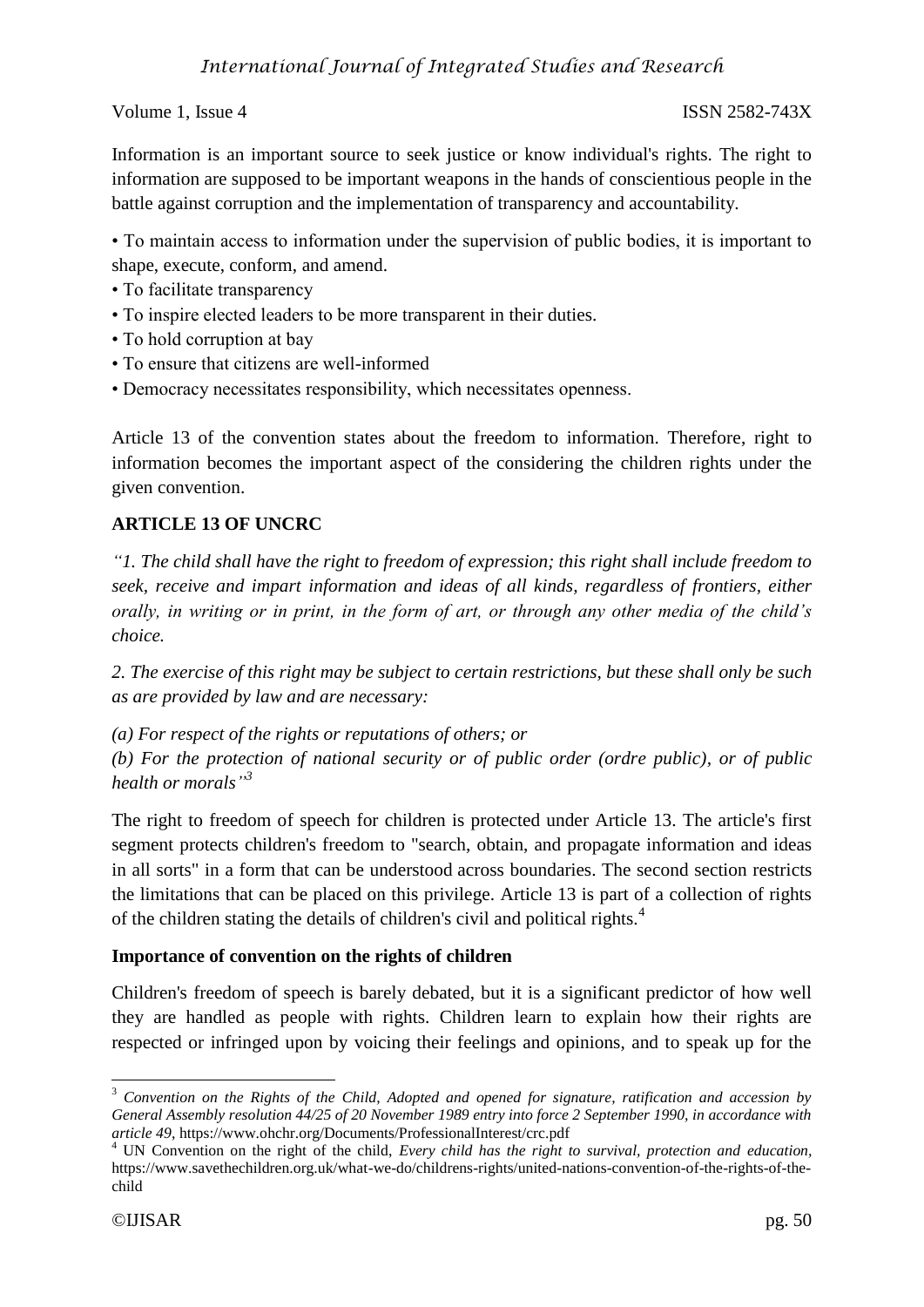# *International Journal of Integrated Studies and Research*

#### Volume 1, Issue 4 ISSN 2582-743X

rights of others, by expressing their feelings and opinions. This right is enshrined in the Universal Declaration of Human Rights and the International Covenant on Civil and Political Rights (Article 19)<sup>5</sup>, but the addition of a particular article on freedom of speech in the Convention of Right to Child stresses that civil and political rights extend equally to children and all humans. After all, in order for society to develop in a transparent and inclusive fashion, all citizen classes, not only the most dominant, must be represented.<sup>6</sup>

Despite the hurdles, children's involvement in recent protest protests around the world shows their determination to make their voices heard and their interests upheld on topics ranging from who controls them to respect for and power over their own bodies (Chile, UK).

According to the Committee on the Rights of the Child, the right of children to freely express themselves should be specifically mentioned in the legislation.

Articles 14 (freedom of speech, conscience, and religion), 15 (freedom of association), and 17 (freedom of expression) all apply to children's right to freedom of expression (access to information). It's also related to article 12 (the right of children to be heard). The Committee's General Statement on article 12 acknowledges the parallels but clarifies the distinctions between these two articles. Although States are required by Article 12 to provide the legislative structure and processes sufficient to assist children in taking an active role in all matters concerning them, the right to freedom of speech does not require such intervention. Instead of competing with this privilege, states should try to promote an atmosphere that supports children's right to express themselves.<sup>7</sup>

Early on, children grow their ability to express themselves by play. As a result, it's important that they have access to leisure sports, community events, and the arts (article 31). Children from ethnic communities have a right to follow their own traditions, to follow and profess their own faith, and communicate in the language of their choice, which should be included in attempts to promote children's involvement (article 30).

### **CONCLUSION**

The right of children to freedom of speech has also been extensively discussed elsewhere. For example, the Committee's Day of General Debate on the Media encouraged children's media ownership rights. Meanwhile, the general comment on educational objectives notes that children should have the ability to share their viewpoints not only on educational material, but also on teaching practises and the school atmosphere in general. In other cases, the Committee has voiced reservations over bans on religious symbols being worn in schools, which it considers to be a breach of article 13.

**.** 

<sup>&</sup>lt;sup>5</sup> Convention on the Rights of the Child, Adopted and opened for signature, ratification and accession by General Assembly resolution 44/25 of 20 November 1989 entry into force 2 September 1990, in accordance with article 49, https://www.ohchr.org/Documents/ProfessionalInterest/crc.pdf<br>
6 Child Right International Network, **ARTICLE 13: FREI** 

<sup>6</sup> Child Right International Network, *ARTICLE 13: FREEDOM OF EXPRESSION,*  HTTPS://ARCHIVE.CRIN.ORG/EN/HOME/RIGHTS/CONVENTION/ARTICLES/ARTICLE-13- FREEDOM-EXPRESSION.HTML